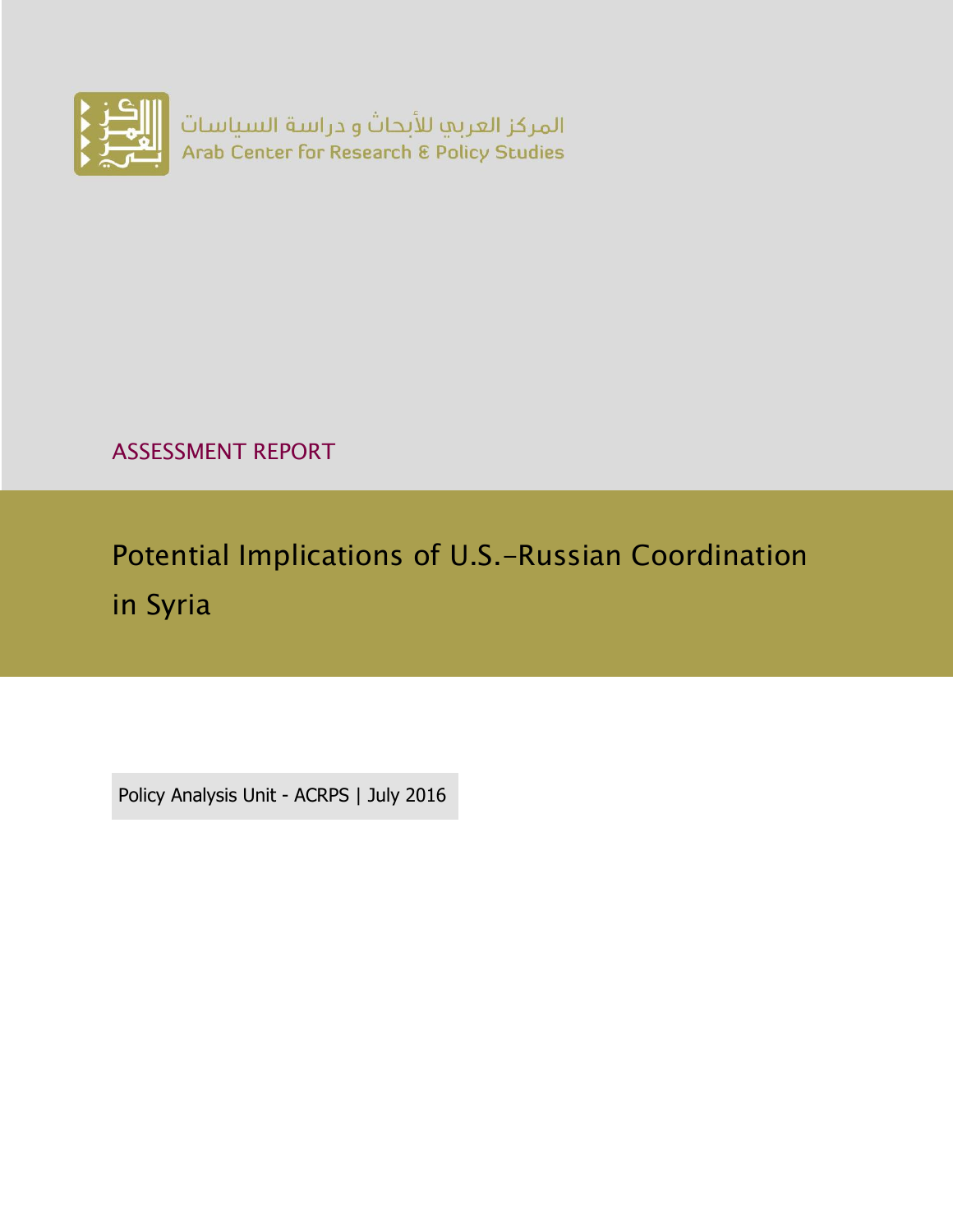Potential Implications of U.S.-Russian Coordination in Syria

Series: Assessment Report

Policy Analysis Unit – ACRPS | July 2016

\_\_\_\_\_\_\_\_\_\_\_\_\_\_\_\_\_\_\_\_\_\_\_\_\_\_\_\_

Copyright © 2016 Arab Center for Research and Policy Studies. All Rights Reserved.

The Arab Center for Research and Policy Studies is an independent research institute and think tank for the study of history and social sciences, with particular emphasis on the applied social sciences.

The Center's paramount concern is the advancement of Arab societies and states, their cooperation with one another and issues concerning the Arab nation in general. To that end, it seeks to examine and diagnose the situation in the Arab world - states and communities- to analyze social, economic and cultural policies and to provide political analysis, from an Arab perspective.

The Center publishes in both Arabic and English in order to make its work accessible to both Arab and non-Arab researchers.

#### **Arab Center for Research and Policy Studies**

PO Box 10277

Street No. 826, Zone 66

Doha, Qatar

Tel.: +974 44199777 | Fax: +974 44831651

[www.dohainstitute.org](file:///C:/Users/dena.qaddumi/Desktop/www.dohainstitute.org)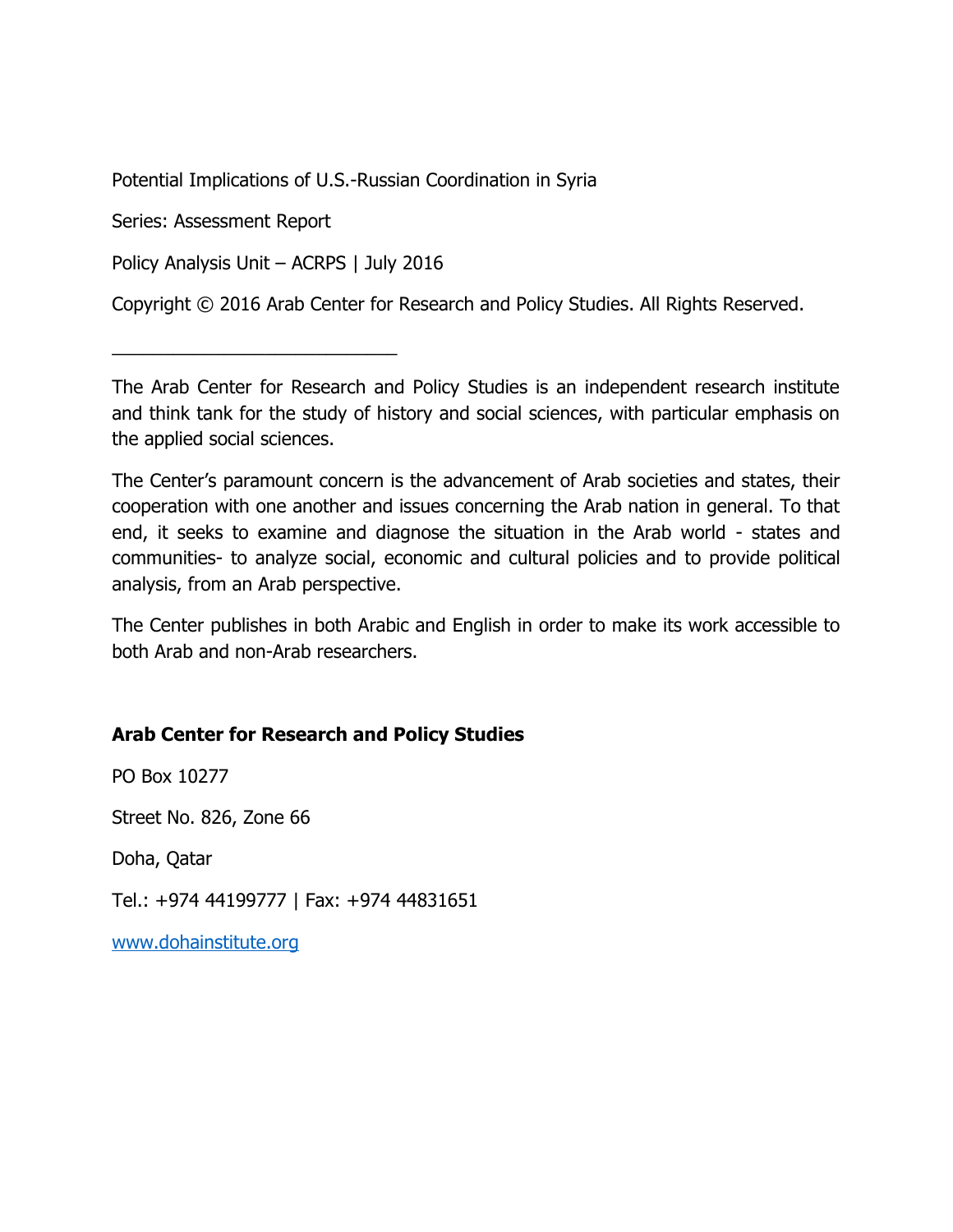# Table of Contents

| 4 |
|---|
|   |
|   |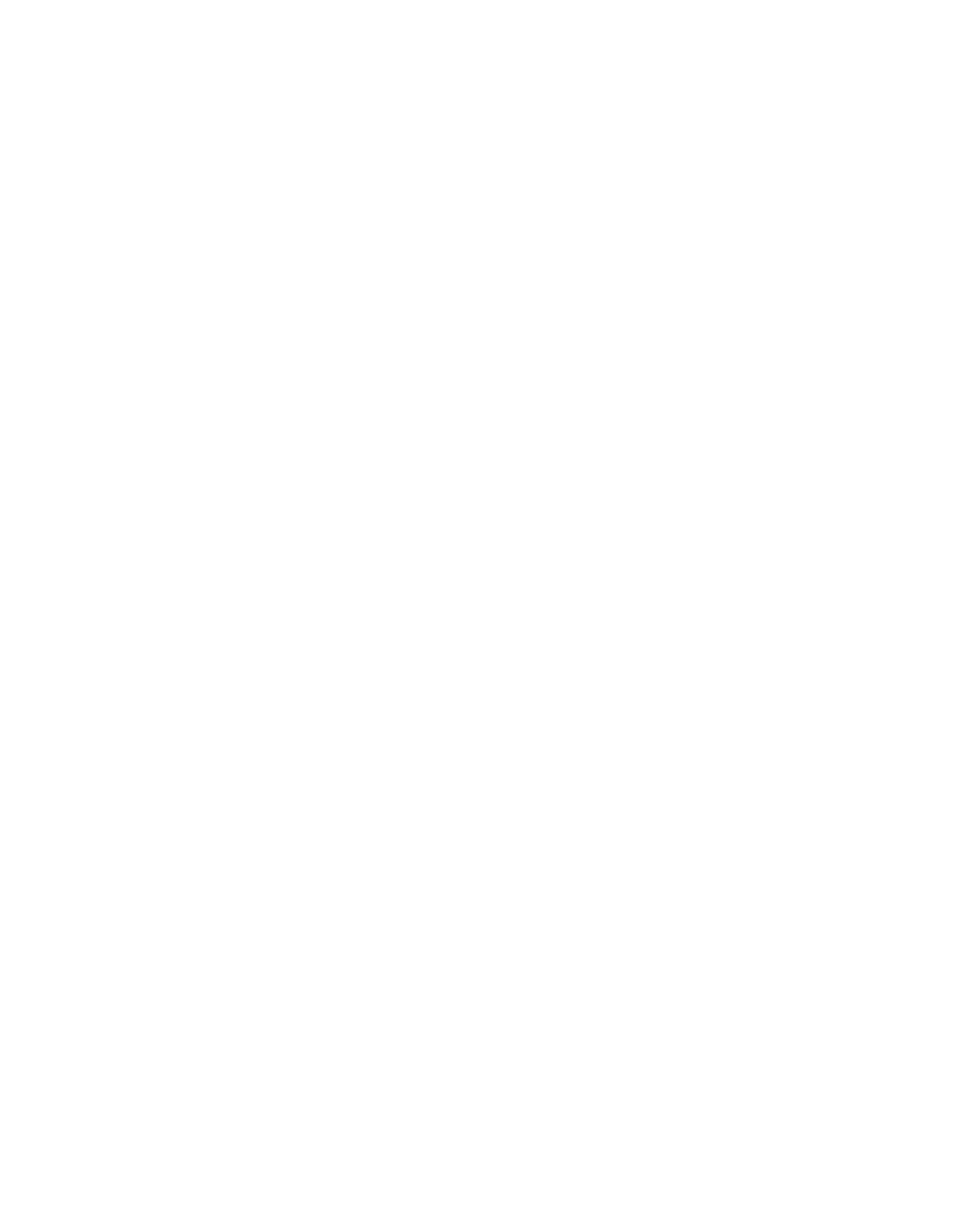#### <span id="page-4-0"></span>Introduction

 $\overline{a}$ 

Over the preceding weeks, Syrian regime forces, in coordination with their Iranian and Russian allies, have been able to make huge advances against the armed opposition across a number of fronts. In parallel with these military developments, Moscow and Washington have been engaged in a flurry of diplomatic activity aimed at harmonizing their military actions in Syria. In a bid, ostensibly, to strike a decisive blow against ISIL fighters and the Nusra Front before the end of Barack Obama's presidential term, a proposal for an agreement between Russia and the United States could have disastrous consequences for the Syrian opposition.

### <span id="page-4-1"></span>On the Ground Developments

The regime and its allies remain committed to laying siege to opposition strongholds in Northern Syria, cutting off the supply routes to Turkey which provide a lifeline for the opposition. Four factors boost the regime's ability in this regard:

- 1. Russian aerial support: Moscow is keen for its allies to make gains on the ground in Syria which it can then translate into a stronger negotiating position in its talks with the US.
- 2. Iranian personnel backing, which comes in the form of both regular military forces and militia groups fighting alongside the Assad regime, has made it possible for the regular Syrian army to accommodate a shortfall in manpower.
- 3. The preoccupation of the world community, and particularly the US, with the fight against terrorism.
- 4. The vanishing possibility of any direct Turkish military backing for the opposition, in particular since Turkey's failed coup attempt.

In order to complete the siege of Aleppo, the regime, backed by its Lebanese allies in Hezbollah, launched an offensive to capture a strip of road which brought the vital Castillo Road<sup>\*</sup> within range of their artillery. At various points along a 2.5km-long strip dominated by the regime and its allies, the distance to opposition locations varies

Also spelled "Castello Road", this is a stretch of highway known in official maps as the Khaled Ibn al-Waleed Road. It bounds the city of Aleppo to the North and connects to the international airport.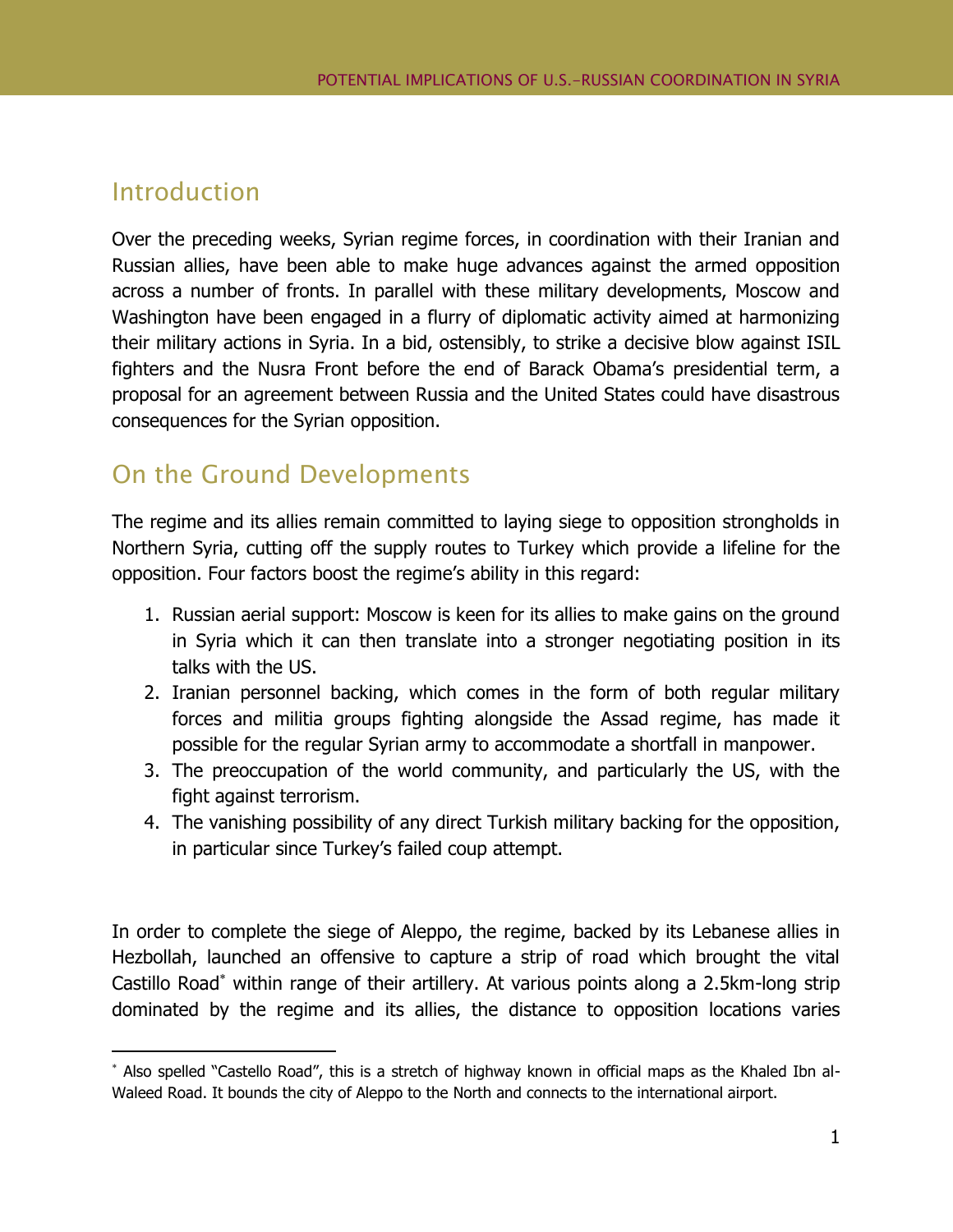between 250 and 400 meters, leaving the latter vulnerable to the regime's light weapons. Control of this vantage point gave Assad's forces the ability to cut off the road that links the eastern region of the Aleppo Governorate from Turkey via the Idlib Governorate. The end result is that opposition use of this vital road has come to a virtual standstill. In addition, Assad regime-aligned forces have also been able to capture the strategic vantage point of Mallah, just outside the ring road which encircles the city of Aleppo. With this in place, the Assad regime has managed to completely encircle the entire Aleppo Governorate.

While the armed opposition has thus far failed to retake these areas and thereby reopen the road linking the Aleppo Governorate with Turkey and the outside world, the topographical complexity of northern Syria and the high levels of population density in some parts of it mean that the Syrian regime's ability to hold on to its gains are also open to doubt—notwithstanding massive Russian aerial support. In addition, the regime still does not command the Shuwaihna area which overlooks Aleppo, and which remains within firing range of the opposition. In the difficult terrain in which it finds itself, and in a hostile social setting, it would be no surprise if the regime forces fail to secure both their right and left flanks. Equally, the opposition's ability to launch attacks along the southern rim of the Aleppo Governorate, and in particular on the district of "New Aleppo", remains intact.

In the towns of East Ghouta and West Ghouta, both in the Rif Damascus Governorate, the regime continues to attempt to build on its advances since the beginning of July 2016, when it captured the nearby town Midaa. It also seeks to build on the movement of its troops towards the towns of Hawsh Farah and Nashabiyya to which it has laid siege from the south, east and northeast<sup>1</sup>. This greatly increases the risk that the regime will cut supply lines which tie the opposition forces in those towns to the countryside. One consequence of this situation is that the regime stands a chance of cutting East Ghouta into two distinct zones: one in the south, which it controls, and a besieged opposition bastion in the north which, once cut off from the agrarian lands to the south, can be made to kneel through lack of food. In West Ghouta, regime forces were able, with the aid of an unprecedented torrent of barrel bombs, to seal off the

 $\overline{a}$ 

<sup>&</sup>lt;sup>1</sup> "Midaa consolidates 'the siege on Ghouta' eastward while its armed men are being drained slowly", (in Arabic), Syria Now, July 11, 2016, at:<http://syrianow.sy/index.php?d=7&id=146470>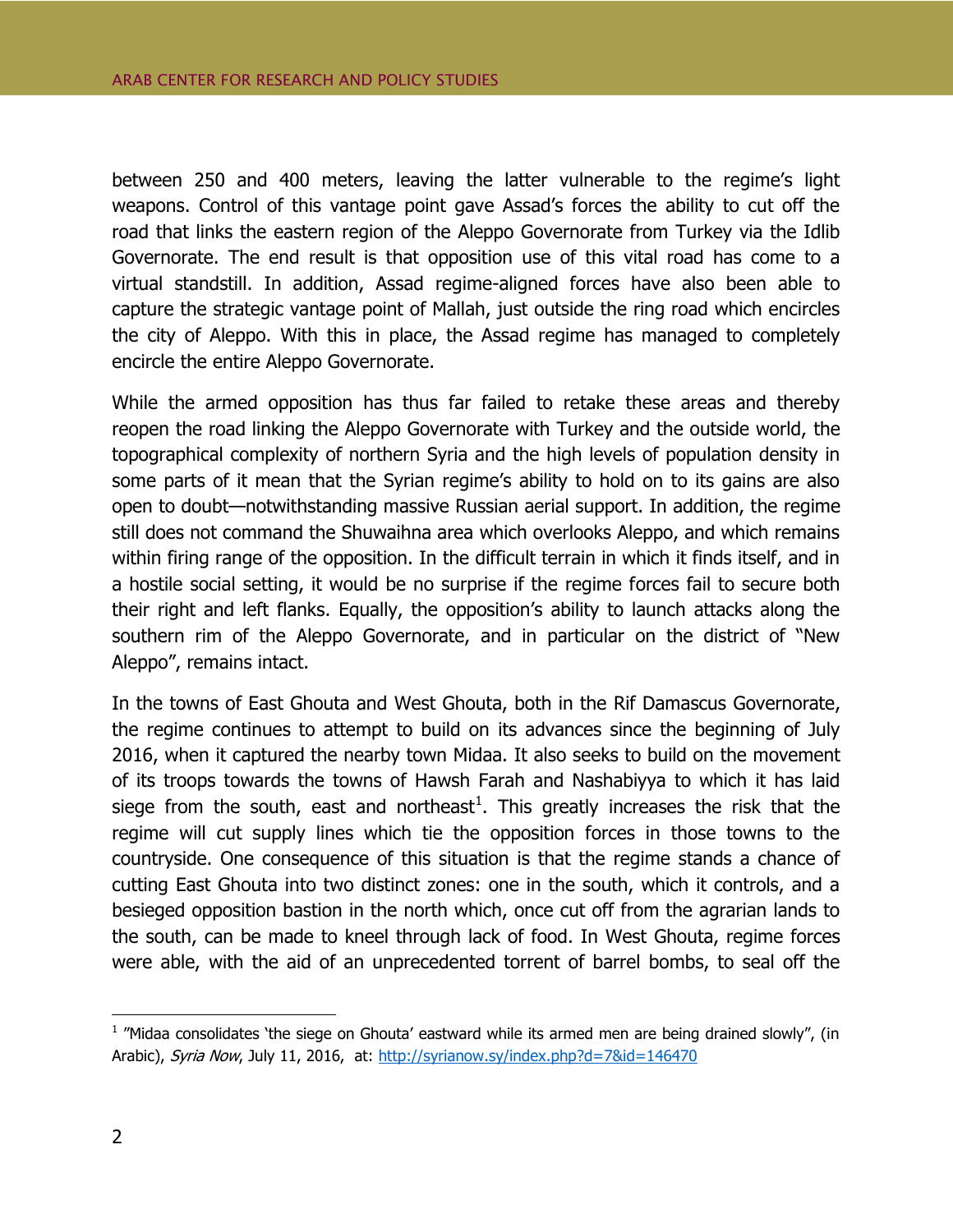densely populated residential towers in the adjacent town of Darayya which also sits right next to the Mezza Air Force base. This has effectively cut off West Ghouta.

Most observers of battlefield developments agree that the regime is set on plotting a major military campaign which seeks to capture the town of Harista in Rif Damascus, thereby giving it control of the last remaining opposition outpost on the Damascus-Homs International Highway. If it succeeds, the regime will be able to protect the loyalists living in the Assad District. Some reports indicate that units within the "Nation's Shield" militia are already in the preparation stages for such a push<sup>2</sup>.

These developments indicate clearly that the regime is looking to seize an opportunity to wage massive military campaigns across fronts which have been steadfast in the face of aggression by pro-Assad forces for years. In doing this, the Assad forces will be able to exploit the frailty of an international ceasefire agreed to by the combatants in Syria and negotiated between Washington and Moscow in February and which lacks any mechanisms for accountability. Until such a time as an anticipated pact between Russia and the US will sideline the Syrian Air Force, pro-Assad forces have a carte blanche in the skies. Even before such an agreement comes into existence, the Syrian opposition has been beset by a number of setbacks, including the internal discord in the districts of Rif Damascus which has paved the way for regime advances and the multiplicity of its foes in the Aleppo Governorate and across Syria's northern frontier, where the Syrian opposition is doing battle with ISIL, Kurdish forces as well as the regime and its allies. In the event that Russia and the US come to an agreement on the fighting in Syria, the very existence of the coalition which forms the armed Syrian opposition will be called into question, as any deal is likely to target some of its constituent forces<sup>3</sup>.

 $\overline{a}$ 

<sup>&</sup>lt;sup>2</sup> "Preparations for a Military Operation Underway Near Damascus: What is the Target?", (in Arabic), Al Hadath News, July 10, 2016, at:<http://www.alhadathnews.net/archives/178561>

 $3$  The Nusra Front forms a part of the "Jaish Al Fateh" or "Army of Conquest". For a fuller discussion of the constituents of the armed Syrian opposition, see "Syria's Armed Uprising: the Status Quo January-June, 2016", Arab Center for Research and Policy Studies, 13 July, 2016, at: <http://english.dohainstitute.org/release/50ae2ff2-ad7e-426b-8104-c71cffccd7b9>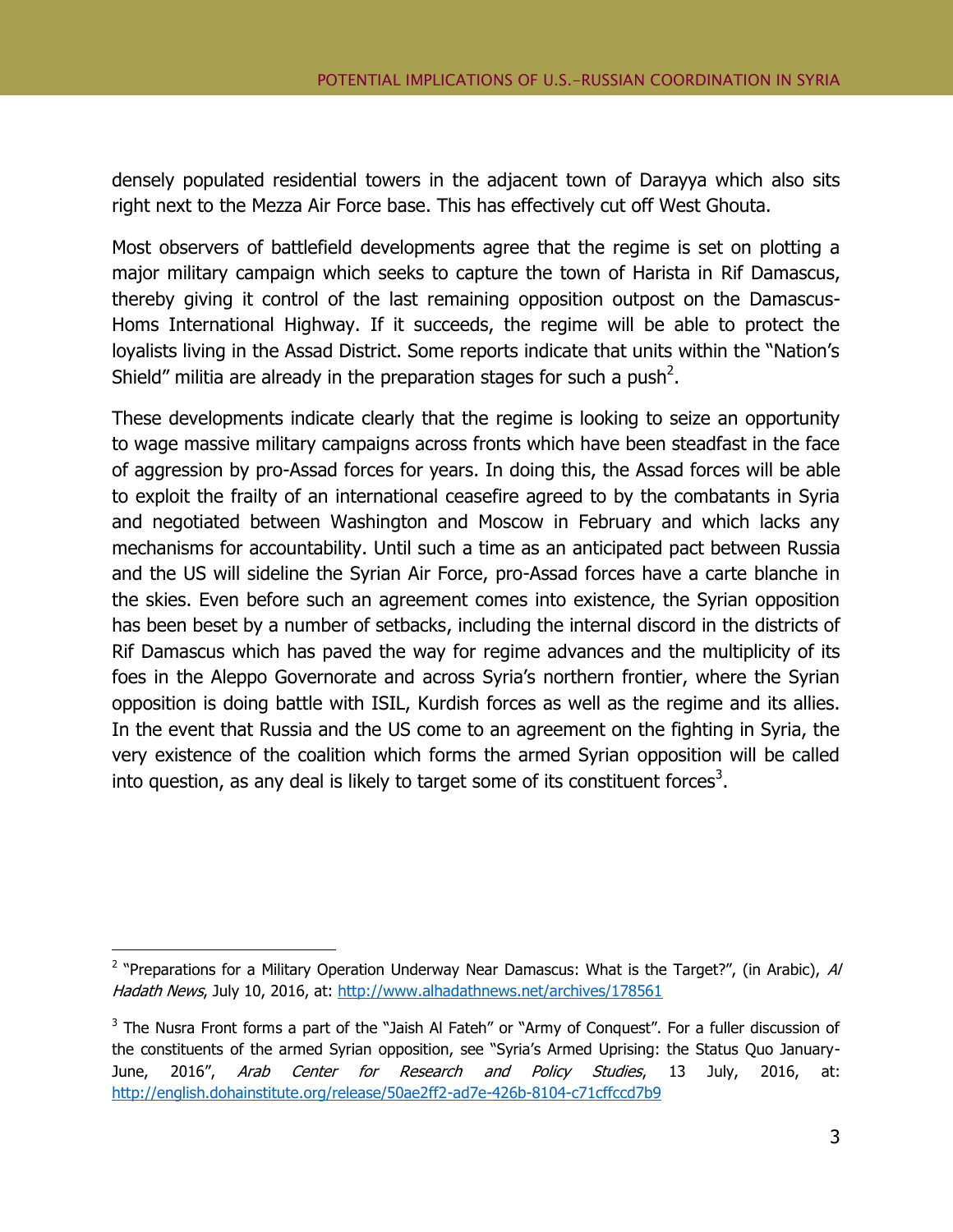## <span id="page-7-0"></span>Repercussions of a Russian-American concord and **Comments**

According to a version of the draft agreement which was published by the *Washington* Post earlier this month, the US proposes to form a 'Joint Implementation Group' (JIG) with Russia which would have as its main aim the destruction of both ISIL and the Nusra Front. This new coordinating body would take the Jordanian capital Amman as its main operating base, and seek to achieve a number of specific goals<sup>4</sup>. Specifically, the deal provides a mechanism for Russian and American forces to synchronize their activities in Syria for the purpose of attacking targets associated with ISIL and the Nusra Front. The participants in the JIG—in other words, the Russian and American militaries—will also work to strengthen the Cessation of Hostilities agreement brought into force in February. Equally, the terms of the agreement provide for the suspension of Syrian military activity in areas where the JIG forces are active, but also provide for the withdrawal of any of the two parties from the JIG in the event that their activities conflict with Syrian forces' activity.

There are a number of major flaws with the text of this proposal, most notably its completely distorted view of the Syrian conflict, which it conceptualizes purely through the prism of the terrorism which was a consequence of it. Other flaws in the text include:

- It includes a number of loopholes which provide the Syrian regime with the wide maneuverability it could use to bomb opposition locations. Equally, the proposal lacks any mechanisms to make the regime accountable in cases where it fails to uphold the terms of the deal.
- The provision of intelligence sharing between Washington and Moscow will leave room open for Russia—acting on behalf of its allies in Damascus—to manipulate the outcomes of coordinated military actions. In fact, the proposal explicitly allows for Russian defense of the Syrian military under certain circumstances.
- The proposal completely ignores the role of non-Syrian combatants who have been deployed across the country based on sectarian motives, while

 $\overline{a}$ 

<sup>&</sup>lt;sup>4</sup> See Josh Rogin, "Obama's Syria Plan Teams up American and Russian Forces", *Washington Post*, July 13, 2016, at: [http://wapo.st/29EWvtI;](http://wapo.st/29EWvtI) for the text of the proposal, see:<http://wapo.st/29SpwVV>